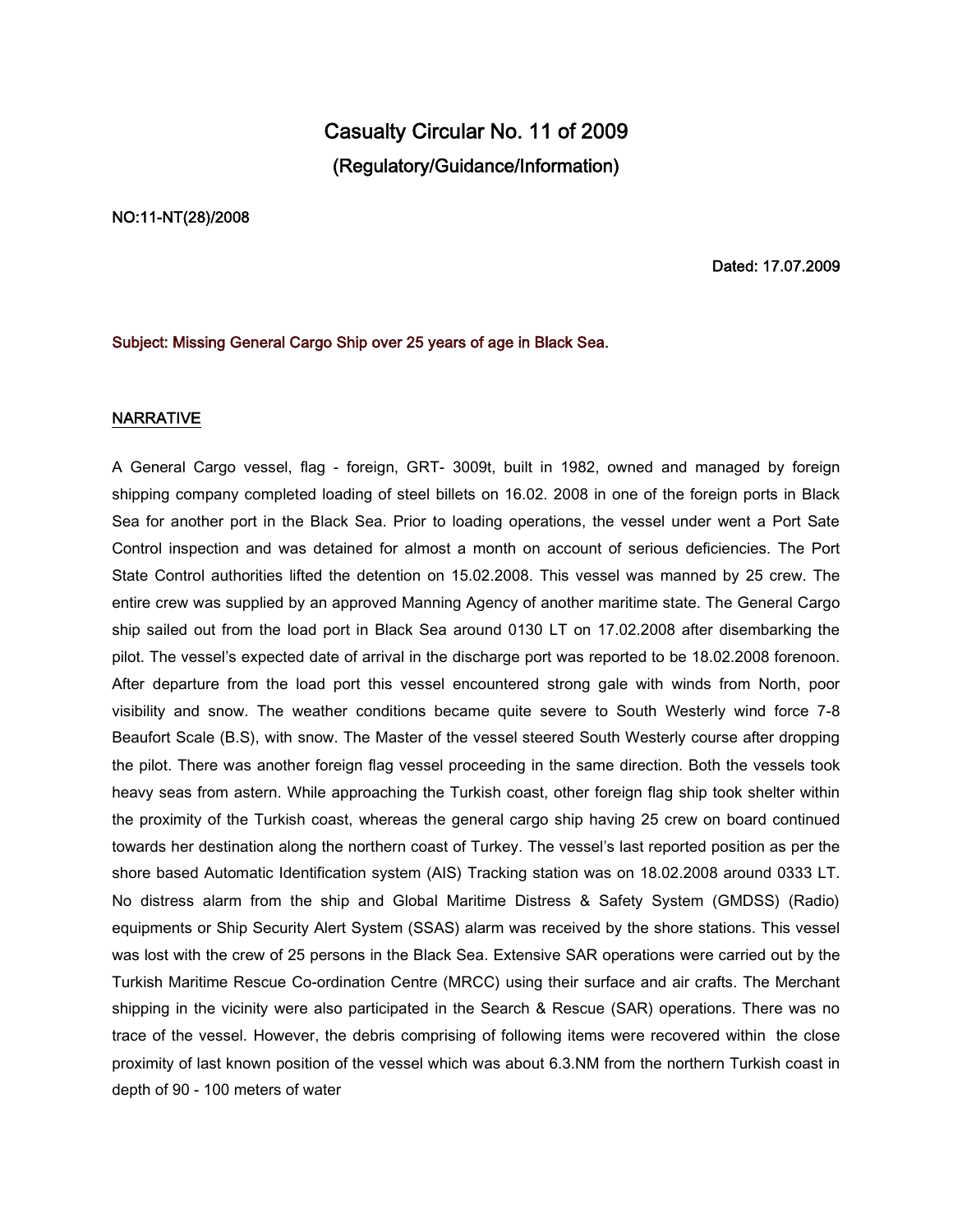- 1. Life Boat
- 2. Life buoys
- 3. Immersion suit
- 4. Fire extinguisher tube
- 5. EPIRB antenna cover etc.

# **OBSERVATIONS/ANALYSISES**

- As per the local people of Turkish coast heavy weather wind force 8-9 B.S. from North Easterly direction was the worst weather experienced in the last 50 years.
- The vessel sailed out from the Russian port in the Black sea was confirmed by the Port Authorities, the Master of another foreign flag ship which sailed out along with this vessel and the company that was tracking this vessel.
- The investigation by the Flag State and substantially interested state ruled out the possibility of hijacking and piracy after confirming with International Maritime Bureau (IMB).
- Port State Control (PSC) inspection at the load port revealed large number of detainable deficiencies in the area of life saving/fire safety appliances/stability/structural arrangements and propulsion system etc. These deficiencies were rectified to the satisfaction of Recognized Organization of the Flag State prior to her departure from the load port.
- The vessel was in possession of valid statutory and class certificates prior to departure.
- As per the information furnished by load port, the vessel sailed out with proper loading and lashing of cargo.
- The owner of the vessel changed the name of the vessel five times since 1982.
- The ownership and the Flag also were changed many times.
- The vessel was provided with sufficient equipments under GMDSS system to send distress signals.
- The Chief engineer and  $2^{nd}$  officer, did not have appropriate licenses issued by the Flag State.
- The 2<sup>nd</sup> officer did not have proper experience and was not holding valid GMDSS Certificate.
- The vessel was detained on two occasions under Port State Control (PSC) regime.
- The Master most probably under estimated the weather conditions and sailed out from the load port.
- The Master in his noon report stated that weather was very severe wind force 8-9 Beaufort Scale.
- The Master of the vessel did not pay much attention to the advice of another vessel following same courses which eventually took shelter in the safe haven of Turkish coast.

# **RECOMMENDATIONS/LESSONS LEARN**